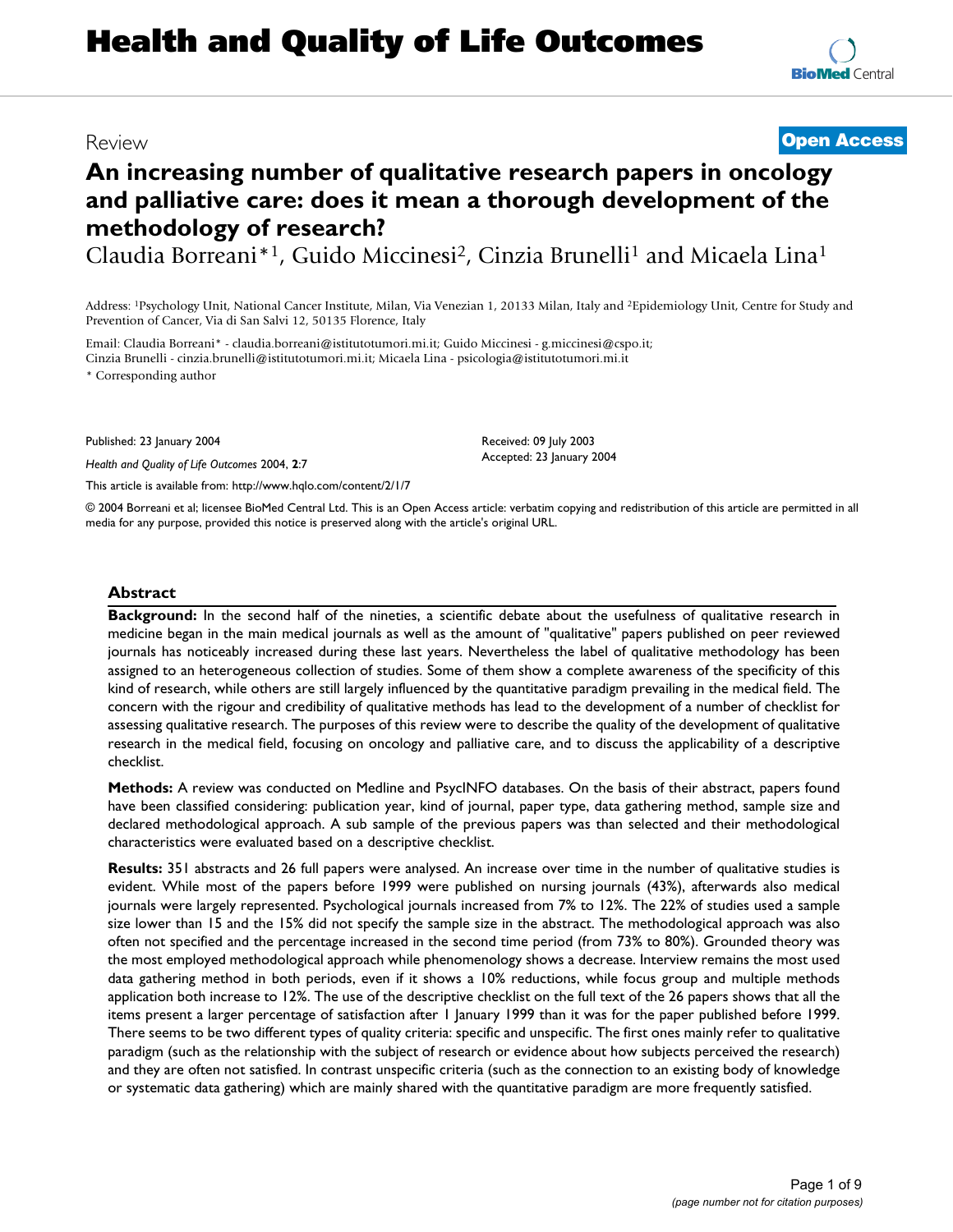**Conclusions:** In oncology and palliative care the publication of qualitative studies increased during the nineties, reaching its peak in around 2000. The use of descriptive checklists even if it was not easy to apply, allows researchers to get a deeper insight into methodological facets that a global judgement may leave out.

## **Background**

In the second half of the nineties a scientific debate about the effectiveness of qualitative research in medicine began in the main medical journals. The opening paper of a series dedicated to this issue on the BMJ in 1995 highlighted that qualitative research is important "to reach the parts that other methods cannot reach" [1]. It also offers insight into emotional and experiential phenomena in health care to determine what, how and why [2]. In the same period the main handbooks to conduct qualitative research have been published allowing a larger number of researchers to apply this kind of methodology to their specific field [3]. In Palliative care, for example, the amount of papers on peer-reviewed journals which employed qualitative methodology has noticeably increased during these last years [4].

Nevertheless the label of qualitative has been assigned to an heterogeneous collection of studies. Some of them show a complete awareness of the specificity of this kind of research, while others are still largely influenced by the quantitative paradigm, prevailing in the medical field. Therefore it is important to emphasise the difference between paradigms which have different objectives (to measure, control and predict in quantitative research, to describe and deepen the understanding of the complexity of human realities in qualitative research) [5] to which different methodologies are adequate. This is a fundamental step to reach a good integration between the two research methodologies.

Specifically in the medical field, while the quantitative paradigm is widely known and accepted, the qualitative one still needs to prove its effectiveness and validity.

The concern with the rigour and credibility of qualitative methods has lead to the development of a number of checklists for assessing qualitative research [6-8]. Checklists can play an important role in granting respectability to qualitative research and in convincing potential sceptics of its thoroughness. They can prepare those unfamiliar with this approach to evaluate or review qualitative work (by providing guidance on crucial questions that need to be asked) and in reminding qualitative researchers of the need for a systematic approach (by providing a memorandum of the various stages involved in research design and data analysis). Checklists can be useful for improving qualitative research methods, but overzealous and uncritical use can be counterproductive. Reducing qualitative research to a list of technical procedures is overly prescriptive [9].

The general purpose of this review was to describe the quality of the development of qualitative research in the medical field, focusing on oncology and palliative care.

The specific aims of the present review were:

• to describe the trend over time in the number and in the methodological characteristics, as reported in the abstract, of published papers which declare to employ a qualitative methodology;

• to analyse and discuss the quality of the full text of a sub sample of those papers, applying a descriptive checklist;

• to discuss the applicability and the usefulness of a descriptive checklist.

## **Methods**

The review was conducted on 31 august 2002 on Medline and PsycINFO databases, being both main databases in the field of interest.

The search strategy was:

**1 Tumor\* OR oncolo\* OR cancer** Field: **Title/Abstract,**

**2 "palliative care" OR "terminally ill" OR "terminal patient"** Field: **Title/Abstract,**

**3 "qualitative research" OR "qualitative study" OR "qualitative methods"** Field: **Title/Abstract,**

**4 (#1 OR #2) AND #3** Field: **Title/Abstract,**

Papers were excluded if:

- not in English
- without abstract available on Medline/ PsycINFO

• with a research issue related to biology, or laboratory test or diagnostic test (which usually employs qualitative evaluation method for the response of the tests)

• containing the word "qualitative" yet not referring to the methodology applied.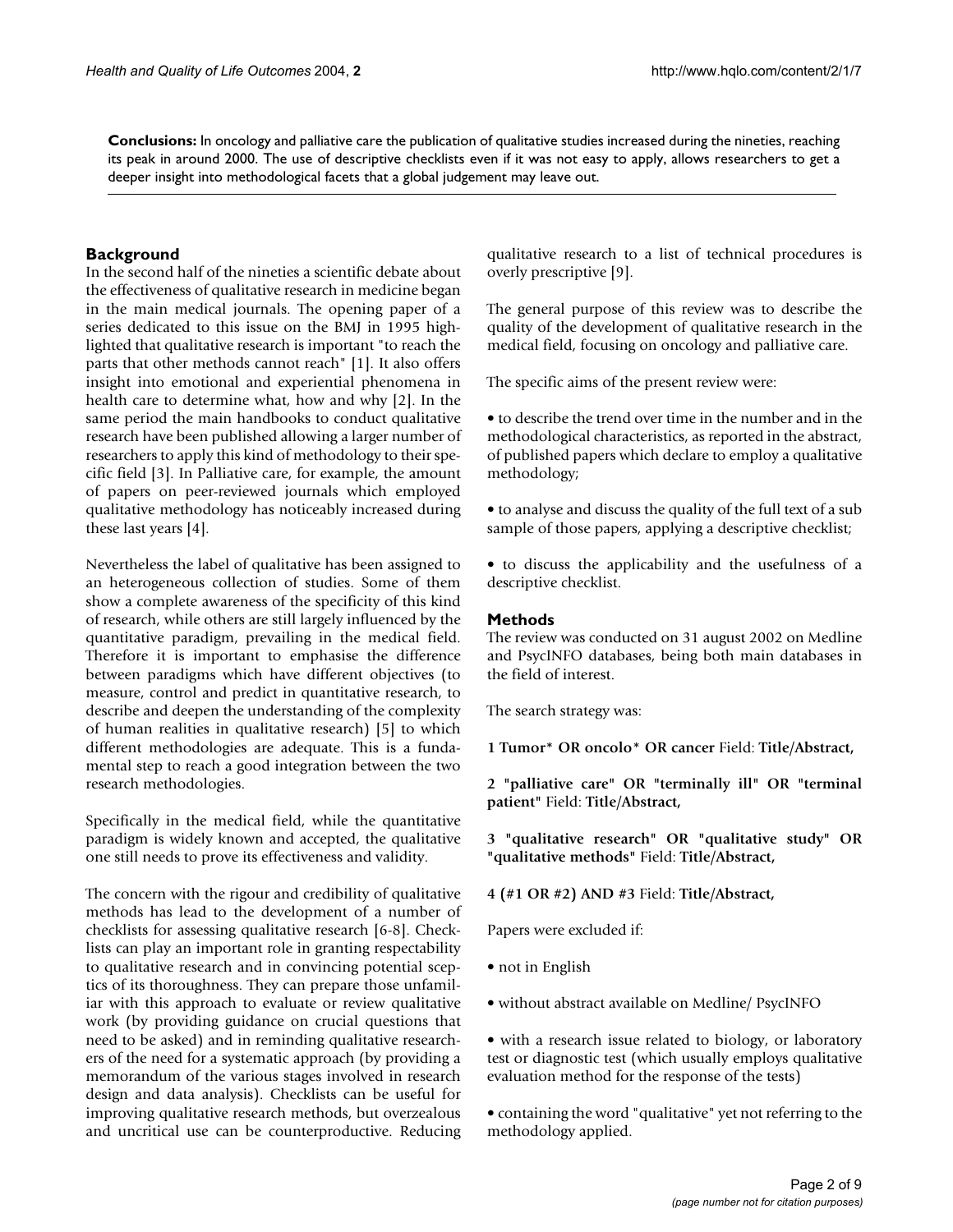#### <span id="page-2-0"></span>**Table 1: Criteria for the evaluation of the qualitative research papers**

| $\vert$          | Are the methods of the research appropriate to the nature of the question being asked?                                                                                                |
|------------------|---------------------------------------------------------------------------------------------------------------------------------------------------------------------------------------|
| 2)               | Is the connection to an existing body of knowledge or theory clear?                                                                                                                   |
| 3)               | Is the selection of cases or participants theoretically justified?                                                                                                                    |
| 4)               | Is the choice of the employed instrument justified?                                                                                                                                   |
| 5)               | Is the instrument or the procedure to construct it carefully described?                                                                                                               |
| 6)               | Are there clear accounts of the data collection?                                                                                                                                      |
| 7)               | Was the data collection and record keeping systematic?                                                                                                                                |
| 8)               | Has the relationship between fieldworkers and subjects been considered?                                                                                                               |
| 9)               | Is there evidence that the research was presented and explained to its subjects?                                                                                                      |
| $ 0\rangle$      | Is there evidence about how the subjects perceived the research?                                                                                                                      |
| $\vert \, \vert$ | Is reference made to accepted procedures for analysis?                                                                                                                                |
| 2)               | How systematic is the analysis?                                                                                                                                                       |
| 13)              | Is the evidence available for independent examination?                                                                                                                                |
| $ 4\rangle$      | Is there adequate discussion of how themes, concepts and categories were derived from the data?                                                                                       |
| 15)              | It is sometimes inevitable that externally given or predetermined descriptive categories are used, but have they been examined<br>for their real meaning or any possible ambiguities? |
| 16)              | Is a clear distinction made between the data and their interpretation?                                                                                                                |
| 17)              | Is there adequate discussion of the evidence both for and against the researcher's arguments?                                                                                         |
| 18)              | Have measures been taken to test the validity of the findings?                                                                                                                        |
| 19)              | Is the research clearly contextualised ?                                                                                                                                              |
| 20)              | Are the data presented systematically?                                                                                                                                                |
| 21)              | Though the presentation of the discursive data is always going to require more space than numerical data, is the paper as<br>concise as possible?                                     |
| 22)              | Are the results credible and appropriate?                                                                                                                                             |
| 23)              | Have ethical issues been adequately considered?                                                                                                                                       |
|                  |                                                                                                                                                                                       |

Based on their abstract, papers were classified using the following descriptive variables:

• publication year

• kind of journal (classified as medical, nursing, psychological, bioethical or social science, public health, multidisciplinary)

- paper type (original article, methodological paper, review)
- data gathering method (observation, interview, focus group, narrative, multiple method, non specified)
- sample size

• declared methodological approach (phenomenological, grounded theory, anthropological, ethnographic, non specified, other,)

• typology of subjects involved

• main theme considered (in this variable the main theme was identified. When it was not possible to identify one theme, papers were classified as "miscellanea")

Data gathering method, sample size and declared methodological approach were evaluated for original papers only.

For the second aim, a subsample of the previous papers was selected using the following criteria:

**5 ((#1 OR #2) AND #3) AND ((quality AND life) OR (patient AND reported AND outcome) OR (pro) OR (health AND outcome)) Field: Title/Abstract,**

The methodological characteristics of the papers in this sub sample were evaluated applying a descriptive checklist suggested by Seale [6] and partially modified as presented in table [1.](#page-2-0)

Other checklists have been considered (2, 7, 8). We chose Seale's checklist because we found it was clearer and more detailed in its formulation. It presents 20 main categories: each category is divided into one or more sub-categories that specify its content or focus on related themes. The checklist's author doesn't provide any specific answer procedure. A dichotomised answer procedure was then chosen in order to evaluate the "satisfaction" or "not satisfaction" of each criterion and not to judge the quality of its fulfilment.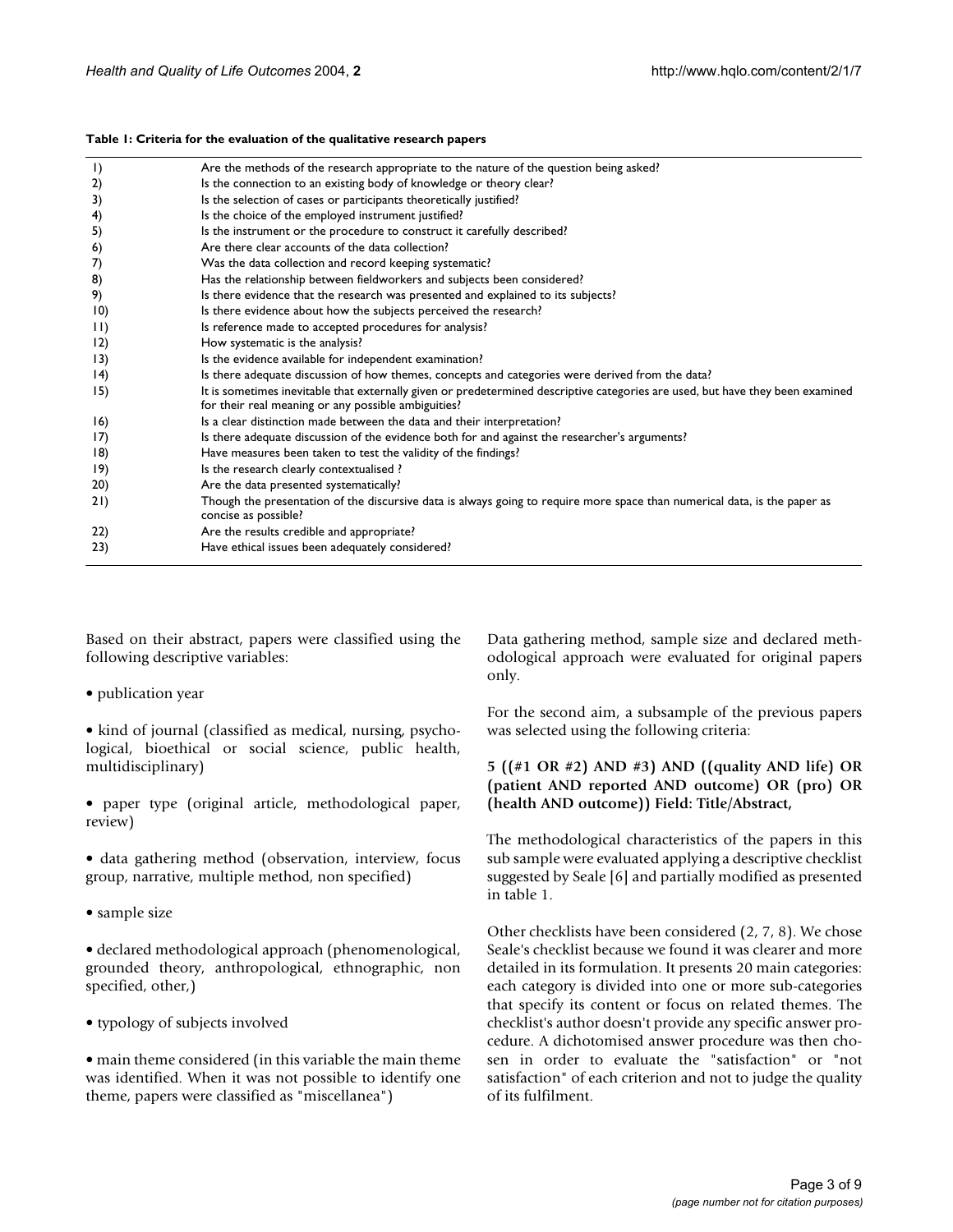All the papers were examined by 3 independent evaluators (BoCl, MG, LM): in the case of disagreement the evaluation reported by two of them was assigned. Data on agreement was also reported.

We did not obtain a global score to judge the quality of each paper because judgements about the quality of qualitative studies should depend not on the number of criteria met, but on the importance and balance of multiple criteria. Our aim was to summarise the level of satisfaction of each item in the sample of papers examined and not to show the "quality" of each of the articles considered.

All the results are presented stratified by publication period: before and after 1 January 1999.

## **Results**

Out of the 411 papers identified from Medline by the first search, 130 were eliminated as they did not meet the criteria. Out of the 85 papers identified from PsycINFO, 10 were already present in Medline and 5 were eliminated as they did not meet the criteria. Finally 351 abstracts were analysed.

Figure 1 shows the number of papers by publication period; data of 2002 refers only to the first eight months; an estimate of the total number based on twelve months is also reported (the hyphenated line). The increase over time and the stabilisation of the temporal trend over the last four years is evident.

Table [2](#page-5-0) shows that while most of the papers before 1999 were published on nursing journals (43%) afterwards medical journals were also largely represented. Psychological journals increased from 7% to 12%. Review and methodological papers constitute a small percentage only: 10% over the whole period. The 22% of studies used a sample size lower than 15 and for the 15% of the papers the sample size is not specified in the abstract. Also the methodological approach was often not specified and the percentage increases in the second time period (from 73% to 80%). Grounded theory is the most applied methodological approach while phenomenology shows a decrease. Interview remains the most used data gathering method in both periods, even if it shows a 10% reduction, while focus group and multiple methods application both increase to 12%. In both periods almost half of the studies involve cancer patients. The only percentage decrease occurring after 01.01.1999 (from 13% to 3%) regards the studies involving nurses. The main theme explored is "illness experience" in both periods considered. Also "cancer prevention" is largely represented even if its percentage decreases from 12% to 10%. Issues concerning palliative care, illness experience, communication, and needs assessment-satisfaction show the larger increase. On the contrary the percentage of studies concerning "nursing practice" and "psychological aspects" is lower after 01.01.1999

Out of 33 papers selected according to the second aim of the study, 7 were not analysed because it was not possible to find them in the available libraries. Table [3](#page-7-0) shows for each item of the descriptive checklist the results of its application on the full text of the 26 papers [10-35] by publication year. The percentage of agreement (i.e. percentage of papers for which the judgement of all three independent evaluators were the same) is also shown.

Low level of agreement  $( $50\%$ ) was found for three$ items: 3, 4 and 17. For this reason the data regarding these items was considered insufficiently reliable and thus not shown in the table.

Out of the 20 presented items, 13 had a percentage of agreement higher than 70% (1, 2, 5, 6, 8, 10, 11, 12, 13, 16, 18, 20, 22) showing globally a good level of reliability.

All the items present a larger percentage of satisfaction after 1 January 1999. In some cases, the improvement is substantial: item 18 (test of the validity of the findings) was satisfied for almost 1/3 of the papers after 1 January 1999 while it was completely unsatisfied before. Item 11 (reference to an accepted procedures of analysis) was fully satisfied in the second period while before it was satisfied in 77% and item 15 (consideration for the real meaning or any possible ambiguities of the categories adopted) increase from 8% to 38%.

Other items completely satisfied after 1 January 1999 were item 1 (appropriateness of methodology to research question), item 2 (connection to an existing body of knowledge), item 7 (systematic data gathering), item 16 (distinction between data and interpretation), item 20 (systematic presentation of the results) and item 22 (credibility of the results).

Items 8 (consideration of the relationship between fieldworkers and subjects) and 10 (evidence about how the subjects perceived the research) even if improving after 1 January 1999 they still maintain a very low percentage (from 15% to 23% the first) and (from 0% to 15% the second/).

## **Discussion**

According to our analysis, the growing interest for qualitative research in the medical field is proved both by the numerical improvement of these kinds of studies and by the tendency to use and integrate different qualitative instruments.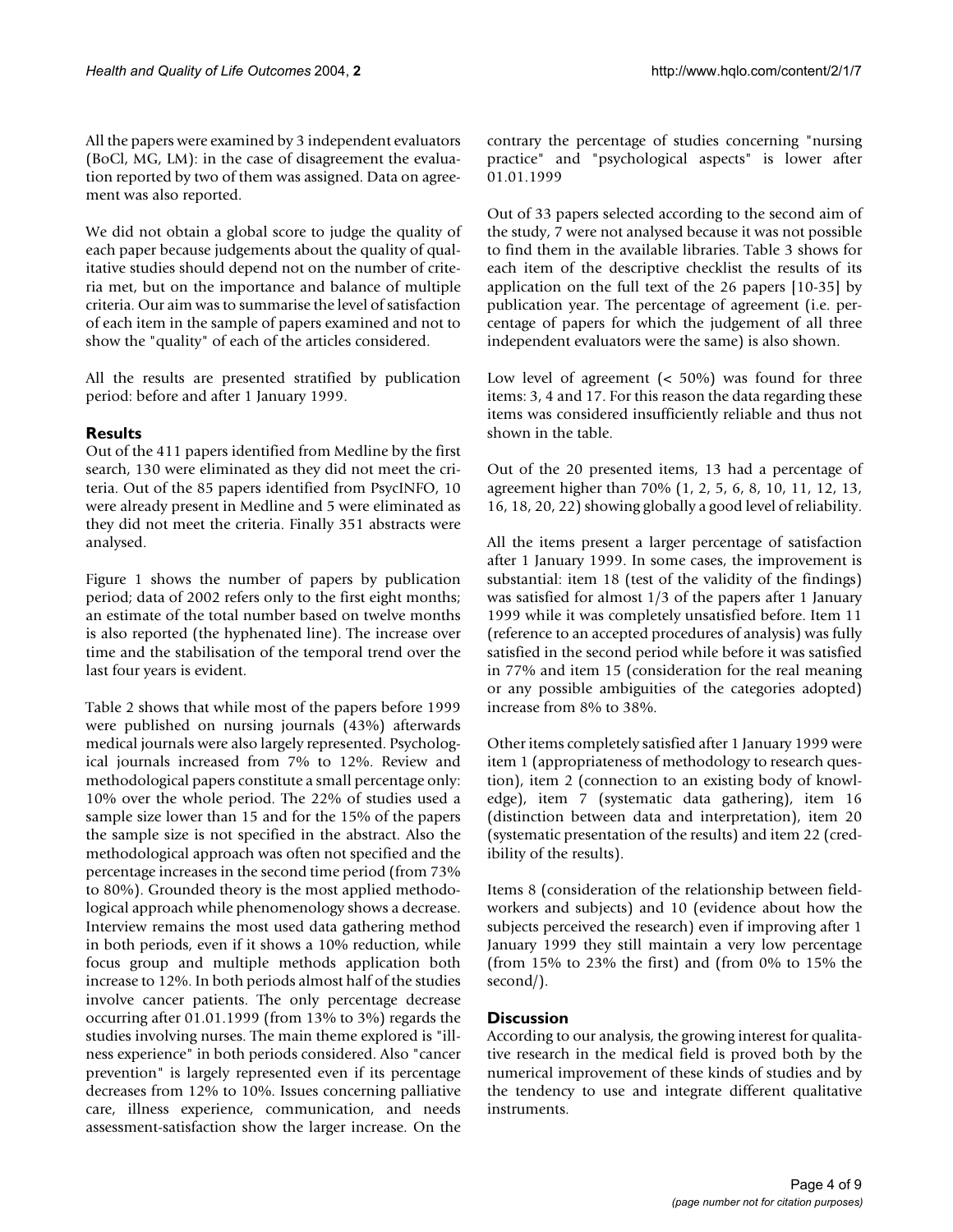

**Figure 1** 

The qualitative papers' distribution on journals belonging to several disciplines confirms the wider acceptance of this methodology among researchers from different subjects. The large improvement in the proportion of papers published in medical journals confirms the growing acceptance of this methodology in the medical field where studies are traditionally based on the quantitative paradigm. This is consistent with the decrease in the percentage of studies involving nurses or concerning nursing practice.

The higher percentage of studies exploring "Illness experience" or "Information/communication issues" proves that personal and relational experiences are more easily approached by qualitative methodologies.

Cancer prevention is one of the most represented issues probably because this kind of studies focus on specific psychological, social and cultural aspects that influence the subjective cancer risk perception.

The percentage increase of studies concerning "Palliative care" and "End of life" indicates the major efforts by the researchers both to get inside the meaning of end of life experience and inside the discussion on palliative care philosophy.

The increase of the qualitative research concerning the significance of need and the components of satisfaction show a need to reach a better understanding of the real meaning of these issues in order to complete the quantitative findings in this area.

The large percentages of abstracts that do not specify the methodological approach, the data gathering method and the sample size, still suggest a low attention to the com-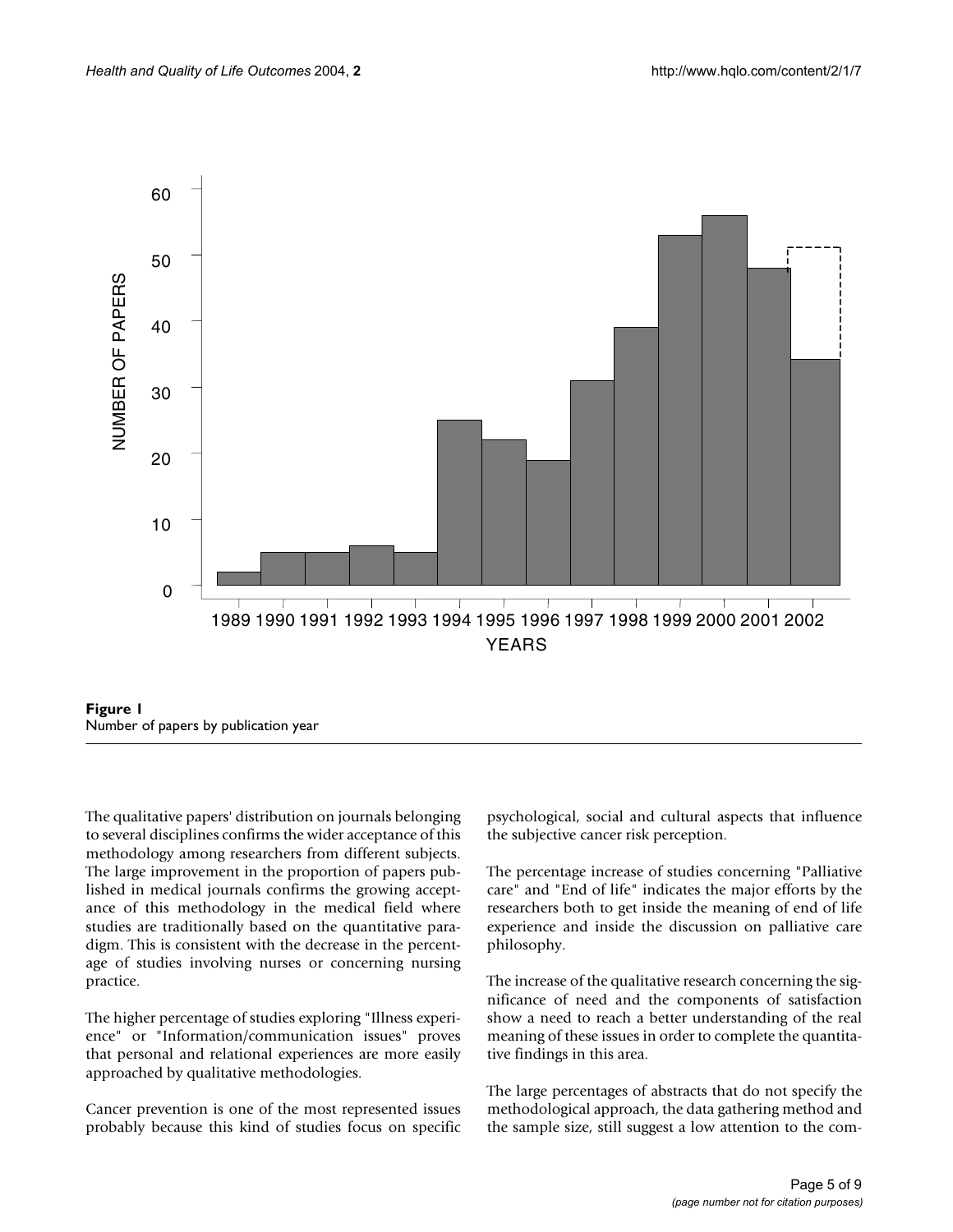|                                                   | <b>Publication year</b> |                  |                 |  |
|---------------------------------------------------|-------------------------|------------------|-----------------|--|
|                                                   | before 01.01.1999       | after 01.01.1999 | total           |  |
|                                                   | $N = 160$               | $N = 191$        | $N = 351$       |  |
|                                                   | %                       | $\%$             | $\%$            |  |
| Kind of journal                                   |                         |                  |                 |  |
| medical                                           | 23                      | 30               | 27              |  |
| nursing                                           | 43                      | 29               | 35              |  |
| psychological                                     | $\overline{7}$          | 12               | $\overline{10}$ |  |
| bioethical or social science                      | 4                       | 4                | 4               |  |
| public health                                     | $\mathbf{H}$            | 3                | 12              |  |
| multidisciplinary                                 | 12                      | 12               | 12              |  |
|                                                   |                         |                  |                 |  |
| Paper type                                        | 91                      |                  |                 |  |
| original article                                  |                         | 88               | 89              |  |
| methodological paper                              | 4                       | 7                | 6               |  |
| review                                            | 4                       | 5                | 4               |  |
| not evaluable                                     | ı                       | 0                | T               |  |
| Sample size*                                      |                         |                  |                 |  |
| < 15                                              | 9                       | 24               | 22              |  |
| $15 - 50$                                         | 26                      | 22               | 24              |  |
| $>50$                                             | 38                      | 40               | 39              |  |
| Not specified                                     | 17                      | 4                | 15              |  |
| Declared methodological<br>approach*              |                         |                  |                 |  |
| phenomenological                                  | 8                       | $\overline{2}$   | 5               |  |
| grounded theory                                   | $\overline{0}$          | $\overline{10}$  | 10              |  |
| anthropological                                   | L                       | $\mathbf{I}$     | $\mathbf{I}$    |  |
| ethnographic                                      | 4                       | 3                | 4               |  |
| Other                                             | 4                       | 4                | 4               |  |
| Not specified                                     | 73                      | 80               | 76              |  |
| Data gathering method*                            |                         |                  |                 |  |
| observation                                       | L                       | $\overline{2}$   | $\overline{2}$  |  |
| interview                                         | 65                      | 55               | 59              |  |
| focus group                                       | 8                       | 12               | П               |  |
| narrative                                         | 3                       | $\mathsf{I}$     | 2               |  |
|                                                   | 4                       | 12               | 8               |  |
| multiple method<br>Not specified                  | 12                      | 15               | 4               |  |
|                                                   |                         |                  |                 |  |
| Typology of subjects involved*<br>Cancer patients | 46                      | 49               | 48              |  |
|                                                   | 15                      | 18               | 17              |  |
| Family                                            | 3                       | 3                | $\overline{7}$  |  |
| Nurse<br>General population                       | $\mathbf{H}$            | 0                | $\mathbf{H}$    |  |
|                                                   |                         |                  |                 |  |
| Other health care workers                         | 9                       | $\mathbf{H}$     | 10              |  |
| Miscellanea                                       | 5                       | 6                | 6               |  |
| Not evaluable                                     | I                       | 3                | 5               |  |
| Main theme considered*                            |                         |                  |                 |  |
| Illness experience                                | 17                      | 22               | 20              |  |
| Information/communication                         | $\overline{13}$         | 17               | 15              |  |
| Cancer prevention                                 | 12                      | 0                | $\mathbf{H}$    |  |
| End of life                                       | 9                       | $\mathbf{H}$     | $\overline{10}$ |  |
| Psychological aspects                             | 9                       | 5                | $\overline{7}$  |  |
| Nursing practice                                  | 7                       | T                | 4               |  |
| Palliative care                                   | 6                       | 4                | $\overline{10}$ |  |

### <span id="page-5-0"></span>**Table 2: Characteristics of the papers by publication period**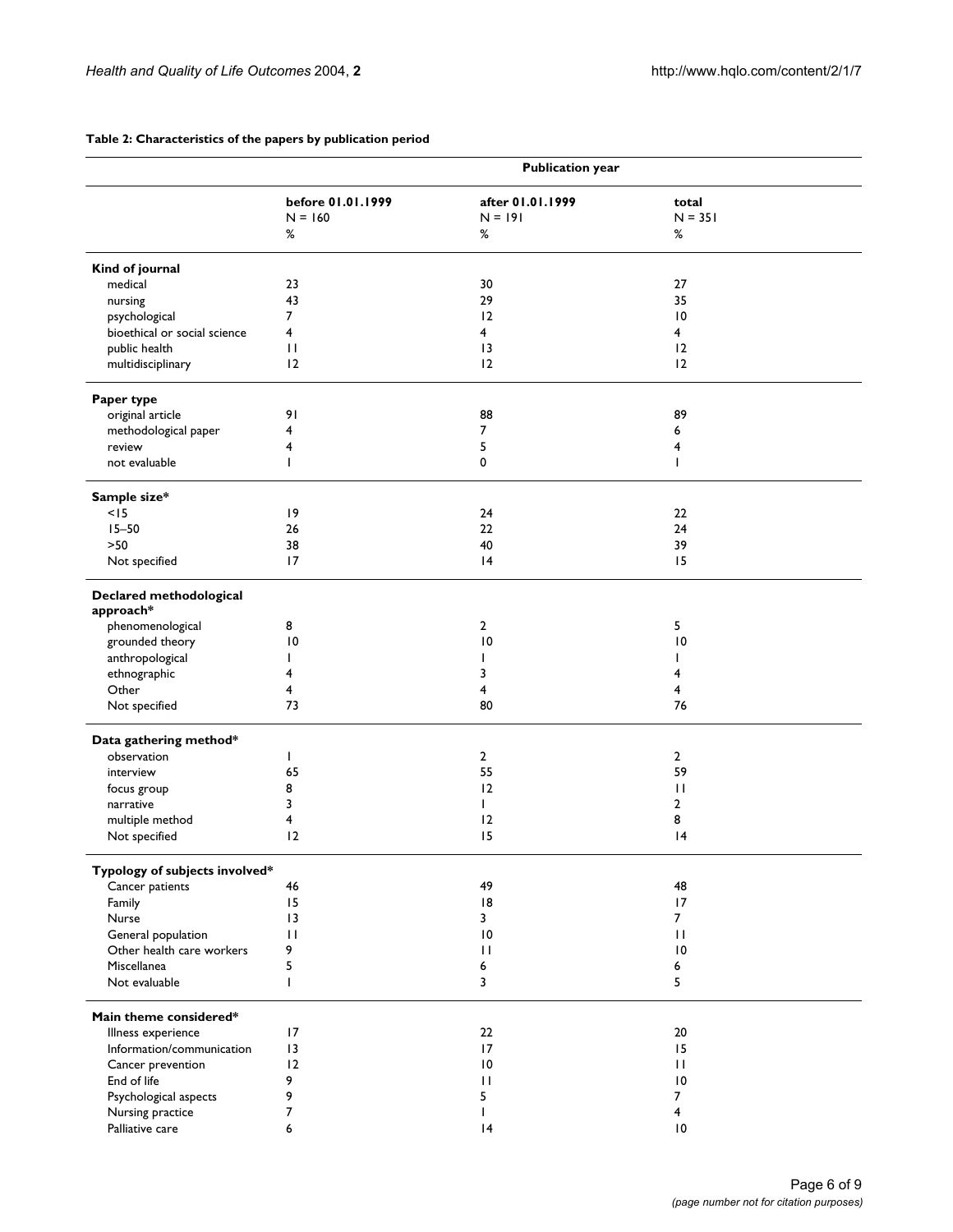| Cultural aspects and attitudes |  |  |  |
|--------------------------------|--|--|--|
| Pain                           |  |  |  |
| Fatigue                        |  |  |  |
| Coping style                   |  |  |  |
| Quality of life                |  |  |  |
| Needs assessment/satisfaction  |  |  |  |
| Miscellanea                    |  |  |  |
| Not evaluable                  |  |  |  |

**Table 2: Characteristics of the papers by publication period** *(Continued)*

 $*$  Calculations performed only on original articles (total  $n = 314$ )

munication of methodological aspects of qualitative studies. To report methodological aspects in the abstract is very important not only for the quantitative methods but also for the qualitative ones because these elements allow a first evaluation of the accuracy adopted by researchers to approach the study object.

As regards the applicability and effectiveness of the descriptive checklist on the full content of the published studies, this tool doesn't have an easy application as shown by the low agreement for about 1/3 of the items.

The dichotomous answering procedure we chose proved to be problematic particularly for those items which have a margin of ambiguity in their formulation. For instance, item 22 of the checklist: "is the paper as concise as possible?" concision is an evidently subjective datum, as well as contextualisation in item 19: "Is the research clearly contextualised?"

An answering procedure based on a five points range would probably have benefited from a better agreement among the evaluators in these cases.

However, it's important to underline that the reliability of rating on individual items must not be considered the most important function for a checklist applied to a qualitative study. Although in our application the agreement between evaluators was not always good, the checklist proved useful in guiding readers to consider a large number of important facets before reaching a global judgement on it.

In our study the application of the checklist shows that methodological accuracy has grown over the time. This is an important result even if it does not imply necessarily an improvement of the global quality of each study evaluated in this review. In fact, none of the "technical fixes", considered according to the descriptive checklist, can confer quality to a study by itself.

Items 1 (appropriateness of methodology to research question), 2 (connection to an existing body of knowledge), 7 (systematic data gathering), 11 (reference to accepted procedure of analysis) 16 (distinction between data and interpretation), 20 (systematic presentation of the results) and 22 (credibility of the results) highlight the methodological aspects for which a very good level of knowledge and application have been reached (100% of satisfaction). It is interesting to observe that these items represent the main steps of a qualitative study. This may suggest the existence of a methodological core widely shared among researchers. The low percentages of items 8 (consideration of the relationship between fieldworkers and subjects) and 10 (evidence about how the subjects perceived the research) highlight the persistence of practical difficulties in considering relational implications to the subjects involved in a qualitative study. This data confirms the difficulty in dealing with these complex aspects considering the absence of neutrality that characterises the qualitative researcher's role. Item 9 (research presentation and explanation to the subjects) presents a higher percentage (54%) probably because it is similar to informed consent procedure usually employed in the research field.

To judge the methodological rigor of qualitative research report, readers need to critically appraise the study's design and analysis [2]. Several procedures have been proposed to test the validity of results [6]. In our sample still less then 30% of the papers examined were judged to have made any test on the validity of the findings. These data strengthen the impression of a not complete methodological awareness of qualitative researchers.

There seems to be two different types of quality criteria: specific and unspecific. The first type mainly refers to qualitative paradigm (such as the relationship with the subject of research or evidence about how subjects perceived the research) and it is often not satisfied. On the contrary unspecific criteria (such as connection to an existing body of knowledge or systematic data gathering) which are mainly shared with the quantitative paradigm are more frequently satisfied.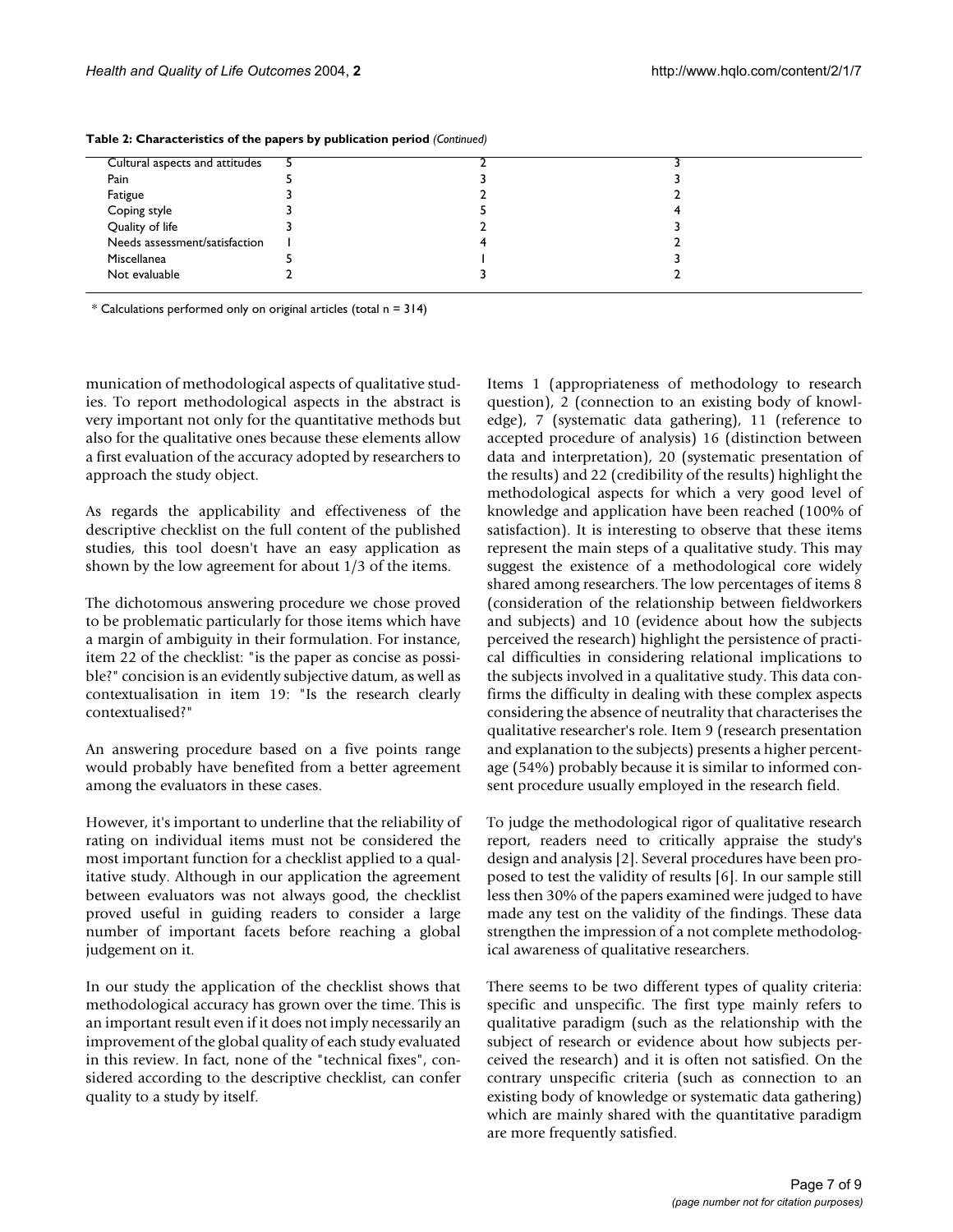| <b>Item Number</b> | % of papers with item satisfied |                  | % of papers with complete agreement |  |
|--------------------|---------------------------------|------------------|-------------------------------------|--|
|                    | before 01.01.1999               | after 01.01.1999 |                                     |  |
|                    | $N = 13$                        | $N = 13$         |                                     |  |
|                    | 92                              | 100              | 81                                  |  |
| $\overline{2}$     | 92                              | 100              | 96                                  |  |
| 5                  | 85                              | 92               | 73                                  |  |
| 6                  | 92                              | 92               | 77                                  |  |
|                    | 92                              | 100              | 54                                  |  |
| 8                  | 15                              | 23               | 81                                  |  |
| 9                  | 38                              | 54               | 50                                  |  |
| 10                 | 0                               | 15               | 73                                  |  |
| П                  | 77                              | 100              | 77                                  |  |
| 12                 | 85                              | 92               | 73                                  |  |
| 13                 | 38                              | 54               | 77                                  |  |
| 4                  | 69                              | 77               | 54                                  |  |
| 15                 | 8                               | 38               | 50                                  |  |
| 16                 | 85                              | 100              | 81                                  |  |
| 18                 | 0                               | 31               | 81                                  |  |
| 19                 | 69                              | 77               | 58                                  |  |
| 20                 | 92                              | 100              | 88                                  |  |
| 21                 | 77                              | 92               | 62                                  |  |
| 22                 | 100                             | 100              | 85                                  |  |
| 23                 | 31                              | 54               | 69                                  |  |

<span id="page-7-0"></span>**Table 3: Percent of papers satisfying each of the items, by publication period, and percent of paper with a complete agreement among the three independent evaluators**

#### **Conclusion**

In oncology and palliative care the publication of qualitative studies increased during the nineties, reaching its peak in around 2000. The use of descriptive checklists such as that used in this review allows to focus on the whole picture of methodological components of qualitative research. This way it contributes to the raising of awareness regarding the lack of attention to some methodological aspects, in particular to those specific of qualitative paradigm. The achievement of high methodological standards and the attention to an appropriate reporting of fundamental methodological aspects (such as the methodological approach or the means of collecting data and the sample size)also in the abstract, are indispensable conditions for a complete affirmation of qualitative methodology in the medical field.

#### **References**

- 1. Pope C, Mays N: **[Reaching the parts other methods cannot](http://www.ncbi.nlm.nih.gov/entrez/query.fcgi?cmd=Retrieve&db=PubMed&dopt=Abstract&list_uids=7613329) [reach: an introduction to qualitative methods in health and](http://www.ncbi.nlm.nih.gov/entrez/query.fcgi?cmd=Retrieve&db=PubMed&dopt=Abstract&list_uids=7613329) [health services research.](http://www.ncbi.nlm.nih.gov/entrez/query.fcgi?cmd=Retrieve&db=PubMed&dopt=Abstract&list_uids=7613329)** *Bmj* 1995, **311:**42-5.
- 2. Giacomini MK, Cook DJ: **[Users' guides to the medical litera](http://www.ncbi.nlm.nih.gov/entrez/query.fcgi?cmd=Retrieve&db=PubMed&dopt=Abstract&list_uids=10.1001/jama.284.3.357)[ture: XXIII. Qualitative research in health care A. Are the](http://www.ncbi.nlm.nih.gov/entrez/query.fcgi?cmd=Retrieve&db=PubMed&dopt=Abstract&list_uids=10.1001/jama.284.3.357) results of the study valid? Evidence-Based Medicine Working [Group](http://www.ncbi.nlm.nih.gov/entrez/query.fcgi?cmd=Retrieve&db=PubMed&dopt=Abstract&list_uids=10.1001/jama.284.3.357)[.](http://www.ncbi.nlm.nih.gov/entrez/query.fcgi?cmd=Retrieve&db=PubMed&dopt=Abstract&list_uids=10891968)** *Jama* 2000, **284:**357-62.
- Clark D: What is qualitative research and what can it contrib**ute to palliative care?** In: *Researching in Palliative Care* Edited by: *Field D, Clark D, Corner J, Davis C*. *Buckingham: Open University Press*; 2001.
- 4. Froggatt KA, Field D, Bailey C, Krishnasamy M: **[Qualitative](http://www.ncbi.nlm.nih.gov/entrez/query.fcgi?cmd=Retrieve&db=PubMed&dopt=Abstract&list_uids=12682571) [research in palliative care 1990–1999: a descriptive review.](http://www.ncbi.nlm.nih.gov/entrez/query.fcgi?cmd=Retrieve&db=PubMed&dopt=Abstract&list_uids=12682571)** *Int J Palliat Nurs* 2003, **9:**98-104.
- 5. Crabtree BF, Miller WL, eds: **Doing qualitative research.** *London: Sage pubblication*; 1992.
- 6. Seale C: **The quality of qualitative research.** *London: Sage*; 1999.
- 7. Stiles W: **Evaluating qualitative research.** *Evid Based Ment Health* 1999, **2:**99-101.
- 8. Cochrane Qualitative Research Methods Group: **10 Questions to help you make sense of Qualitative Research.** In: *Book 10 Questions to help you make sense of Qualitative Research City*; 2000.
- 9. Barbour RS: **[Checklists for improving rigour in qualitative](http://www.ncbi.nlm.nih.gov/entrez/query.fcgi?cmd=Retrieve&db=PubMed&dopt=Abstract&list_uids=10.1136/bmj.322.7294.1115) [research: a case of the tail wagging the dog?](http://www.ncbi.nlm.nih.gov/entrez/query.fcgi?cmd=Retrieve&db=PubMed&dopt=Abstract&list_uids=10.1136/bmj.322.7294.1115)** *Bmj* 2001, **322:**1115-7.
- 10. Baker F, Zabora J, Polland A, Wingard J: **[Reintegration after bone](http://www.ncbi.nlm.nih.gov/entrez/query.fcgi?cmd=Retrieve&db=PubMed&dopt=Abstract&list_uids=10.1046/j.1523-5394.1999.74005.x) [marrow transplantation](http://www.ncbi.nlm.nih.gov/entrez/query.fcgi?cmd=Retrieve&db=PubMed&dopt=Abstract&list_uids=10.1046/j.1523-5394.1999.74005.x)[.](http://www.ncbi.nlm.nih.gov/entrez/query.fcgi?cmd=Retrieve&db=PubMed&dopt=Abstract&list_uids=10687584)** *Cancer Pract* 1999, **7:**190-7.
- 11. Bakker DA, DesRochers C, McChesney C, Fitch M, Bennett J: **[Com](http://www.ncbi.nlm.nih.gov/entrez/query.fcgi?cmd=Retrieve&db=PubMed&dopt=Abstract&list_uids=10.1007/s005200000226)[munity cancer clinics: patients' perspectives](http://www.ncbi.nlm.nih.gov/entrez/query.fcgi?cmd=Retrieve&db=PubMed&dopt=Abstract&list_uids=10.1007/s005200000226)[.](http://www.ncbi.nlm.nih.gov/entrez/query.fcgi?cmd=Retrieve&db=PubMed&dopt=Abstract&list_uids=11430418)** *Support Care Cancer* 2001, **9:**234-40.
- 12. Braun KL, Mokuau N, Hunt GH, Kaanoi M, Gotay CC: **[Supports and](http://www.ncbi.nlm.nih.gov/entrez/query.fcgi?cmd=Retrieve&db=PubMed&dopt=Abstract&list_uids=10.1046/j.1523-5394.2002.104001.x) [obstacles to cancer survival for Hawaii's native people](http://www.ncbi.nlm.nih.gov/entrez/query.fcgi?cmd=Retrieve&db=PubMed&dopt=Abstract&list_uids=10.1046/j.1523-5394.2002.104001.x)[.](http://www.ncbi.nlm.nih.gov/entrez/query.fcgi?cmd=Retrieve&db=PubMed&dopt=Abstract&list_uids=12100103)** *Cancer Pract* 2002, **10:**192-200.
- 13. Butler L, Banfield V, Sveinson T, Allen K: **[Conceptualizing sexual](http://www.ncbi.nlm.nih.gov/entrez/query.fcgi?cmd=Retrieve&db=PubMed&dopt=Abstract&list_uids=9842287) [health in cancer care.](http://www.ncbi.nlm.nih.gov/entrez/query.fcgi?cmd=Retrieve&db=PubMed&dopt=Abstract&list_uids=9842287)** *West J Nurs Res* 1998, **20:**683-99.
- 14. Butler L, Downe-Wamboldt B, Marsh S, Bell D, Jarvi K: **[Quality of](http://www.ncbi.nlm.nih.gov/entrez/query.fcgi?cmd=Retrieve&db=PubMed&dopt=Abstract&list_uids=11998457) [life post radical prostatectomy: a male perspective.](http://www.ncbi.nlm.nih.gov/entrez/query.fcgi?cmd=Retrieve&db=PubMed&dopt=Abstract&list_uids=11998457)** *Urol Nurs* 2001, **21:**283-8.
- 15. Clark D, Malson H, Small N, Daniel T, Mallett K: **[Needs assessment](http://www.ncbi.nlm.nih.gov/entrez/query.fcgi?cmd=Retrieve&db=PubMed&dopt=Abstract&list_uids=9467151) [and palliative care: the views of providers.](http://www.ncbi.nlm.nih.gov/entrez/query.fcgi?cmd=Retrieve&db=PubMed&dopt=Abstract&list_uids=9467151)** *J Public Health Med* 1997, **19:**437-42.
- 16. Coleman EA, Coon SK, Thompson PJ, Lemon SJ, Depuy RS: **[Impact](http://www.ncbi.nlm.nih.gov/entrez/query.fcgi?cmd=Retrieve&db=PubMed&dopt=Abstract&list_uids=8577618) [of silicone implants on the lives of women with breast](http://www.ncbi.nlm.nih.gov/entrez/query.fcgi?cmd=Retrieve&db=PubMed&dopt=Abstract&list_uids=8577618) [cancer.](http://www.ncbi.nlm.nih.gov/entrez/query.fcgi?cmd=Retrieve&db=PubMed&dopt=Abstract&list_uids=8577618)** *Oncol Nurs Forum* 1995, **22:**1493-500.
- 17. Cox K: **[Enhancing cancer clinical trial management: recom](http://www.ncbi.nlm.nih.gov/entrez/query.fcgi?cmd=Retrieve&db=PubMed&dopt=Abstract&list_uids=10.1002/1099-1611(200007/08)9:4<314::AID-PON464>3.3.CO;2-3)[mendations from a qualitative study of trial participants'](http://www.ncbi.nlm.nih.gov/entrez/query.fcgi?cmd=Retrieve&db=PubMed&dopt=Abstract&list_uids=10.1002/1099-1611(200007/08)9:4<314::AID-PON464>3.3.CO;2-3) [experiences](http://www.ncbi.nlm.nih.gov/entrez/query.fcgi?cmd=Retrieve&db=PubMed&dopt=Abstract&list_uids=10.1002/1099-1611(200007/08)9:4<314::AID-PON464>3.3.CO;2-3)[.](http://www.ncbi.nlm.nih.gov/entrez/query.fcgi?cmd=Retrieve&db=PubMed&dopt=Abstract&list_uids=10960929)** *Psychooncology* 2000, **9:**314-22.
- 18. Degner LF, Gow CM, Thompson LA: **[Critical nursing behaviors in](http://www.ncbi.nlm.nih.gov/entrez/query.fcgi?cmd=Retrieve&db=PubMed&dopt=Abstract&list_uids=1933844) [care for the dying.](http://www.ncbi.nlm.nih.gov/entrez/query.fcgi?cmd=Retrieve&db=PubMed&dopt=Abstract&list_uids=1933844)** *Cancer Nurs* 1991, **14:**246-53.
- 19. Dow KH, Ferrell BR, Haberman MR, Eaton L: **[The meaning of](http://www.ncbi.nlm.nih.gov/entrez/query.fcgi?cmd=Retrieve&db=PubMed&dopt=Abstract&list_uids=10214594) [quality of life in cancer survivorship.](http://www.ncbi.nlm.nih.gov/entrez/query.fcgi?cmd=Retrieve&db=PubMed&dopt=Abstract&list_uids=10214594)** *Oncol Nurs Forum* 1999, **26:**519-28.